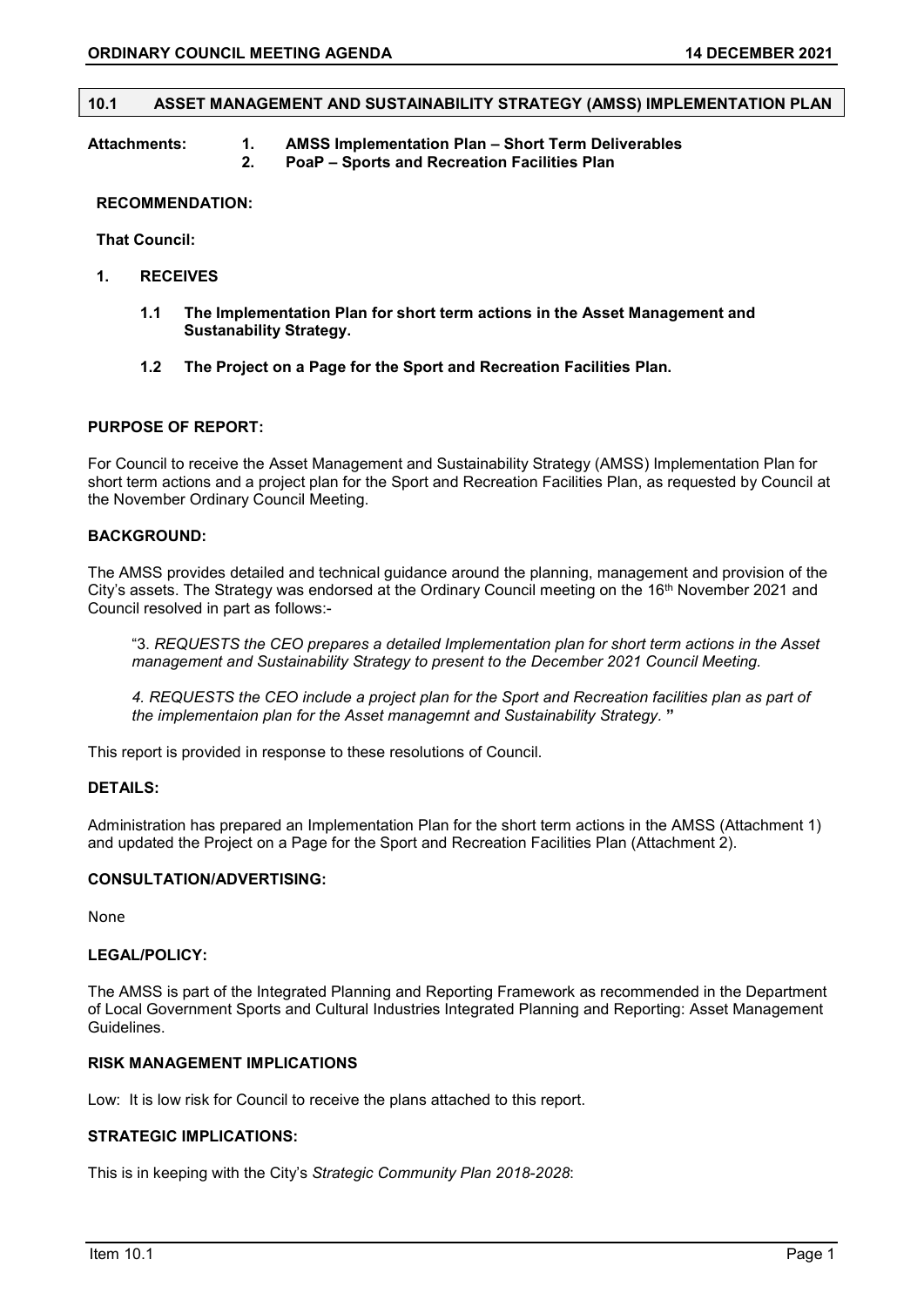#### Enhanced Environment

Our parks and reserves are maintained, enhanced and well utilised.

Accessible City

We have better integrated all modes of transport and increased services through the City.

# Connected Community

Our community facilities and spaces are well known and well used.

#### Thriving Places

Our physical assets are efficiently and effectively managed and maintained.

## Sensitive Design

Our built form character and heritage is protected and enhanced.

# Innovative and Accountable

Our resources and assets are planned and managed in an efficient and sustainable manner.

### SUSTAINABILITY IMPLICATIONS:

This is in keeping with the following key sustainability outcomes of the City's Sustainable Environment Strategy 2019-2024.

Sustainable Energy Use/Greenhouse Gas Emission Reduction

# PUBLIC HEALTH IMPLICATIONS:

This is in keeping with the following priority health outcomes of the City's Public Health Plan 2020-2025:

Increased physical activity

## FINANCIAL/BUDGET IMPLICATIONS:

The cost of each element of the AMSS Implementation Plan is not budgeted but will be budgeted at next budget review. The cost of the development of the Sport and Recreation Facilities Plan is contained in the current budget.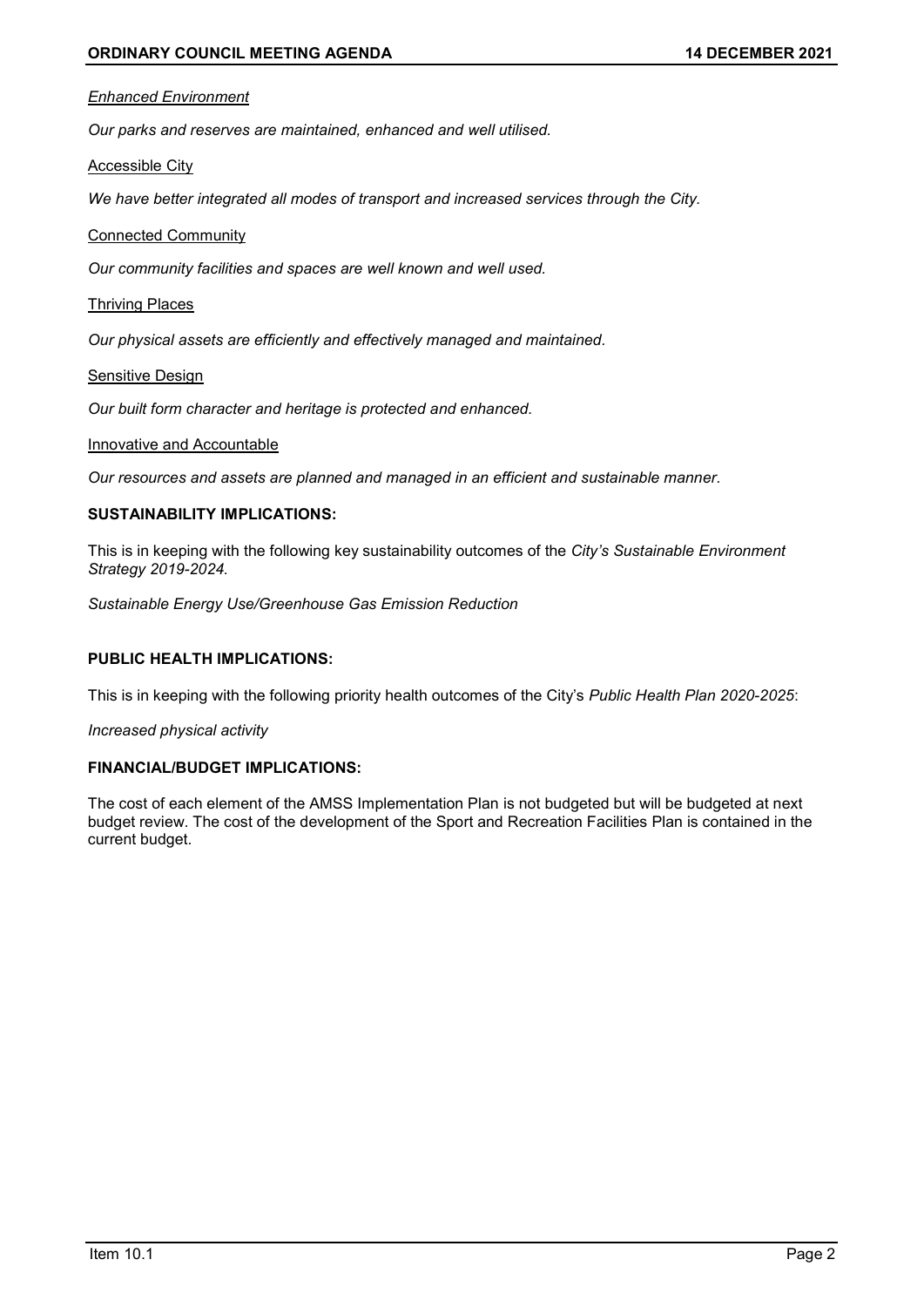| Action - what we'll do                                                                                                                                                                        | Deliverable - how we'll do it                                                                                                                                                                                                                                                                                                                                                                                                                                                                                                  | Comment                                                                                                                                                                                   | Priority | Allocation<br>Funding             |
|-----------------------------------------------------------------------------------------------------------------------------------------------------------------------------------------------|--------------------------------------------------------------------------------------------------------------------------------------------------------------------------------------------------------------------------------------------------------------------------------------------------------------------------------------------------------------------------------------------------------------------------------------------------------------------------------------------------------------------------------|-------------------------------------------------------------------------------------------------------------------------------------------------------------------------------------------|----------|-----------------------------------|
|                                                                                                                                                                                               |                                                                                                                                                                                                                                                                                                                                                                                                                                                                                                                                |                                                                                                                                                                                           |          |                                   |
| funding scenarios that will<br>close the asset renewal<br>implement long-term<br>Consider and then                                                                                            | Improve the City's Asset Sustainability Ratio restored to a minimum<br>90% position by 2022/23                                                                                                                                                                                                                                                                                                                                                                                                                                 | This will be considered as part of the<br>new LTFP due for approval in April<br>2022.                                                                                                     | High     | As per LTFP<br>Position)<br>(Base |
| projects that have detailed<br>gap and plan for relevant<br>cost estimates and<br>timelines                                                                                                   | Consider base position and other long-term financial scenarios and<br>determine preferred option for future planning                                                                                                                                                                                                                                                                                                                                                                                                           | This will be considered as part of the<br>new LTFP due for approval in April<br>2022.                                                                                                     | High     | Operational                       |
|                                                                                                                                                                                               | Consider additional costings for relevant projects listed within the City's<br>estimates and timelines. Make informed implementation decisions that<br>CBP that have provided lifecycle costs as part of its detailed cost<br>link to LTFP projections                                                                                                                                                                                                                                                                         | This will be considered as part of the<br>new LTFP due for approval in April<br>2022.                                                                                                     | High     | Operational                       |
| Review key asset classes to<br>(both current and future<br>allocate levels of service<br>rationalisation going<br>framework for asset<br>usage) to provide a<br>sustainability and<br>forward | Active Reserve Strategic Club Allocation & Facility Rationalisation<br>Current rationalisation program of works (informed by building<br>Plan (feeds into Sports and Recreation Facilities Plan that is in<br>Develop an Asset Prioritisation Plan for Building, Transport and<br>conditions audit and condition grading assessments)<br>AMPs for Building, Transport and Recreation/Parks<br>Recreation/Parks that is informed by:<br>Building conditions audit (2018)<br>development)<br>$\bullet$<br>$\bullet$<br>$\bullet$ | The Prioritisation plans for Transport<br>and Parks assets will be completed<br>The Asset Prioritisation Plan for<br>Buildings will be completed by<br>by December 2023<br>December 2022. | High     | \$80,000                          |
|                                                                                                                                                                                               | forecasts and demographic changes and align with SCP priorities (feeds<br>Review, classify and allocate levels of service to all City buildings for<br>current and future usage of assets that incorporates population<br>into AMP <sub>S</sub> )                                                                                                                                                                                                                                                                              | This deliverable will be undertaken in<br>Prioritisation plan for Buildings and<br>will be completed by December<br>conjunction with the asset<br>2022.                                   | Medium   | \$40,000                          |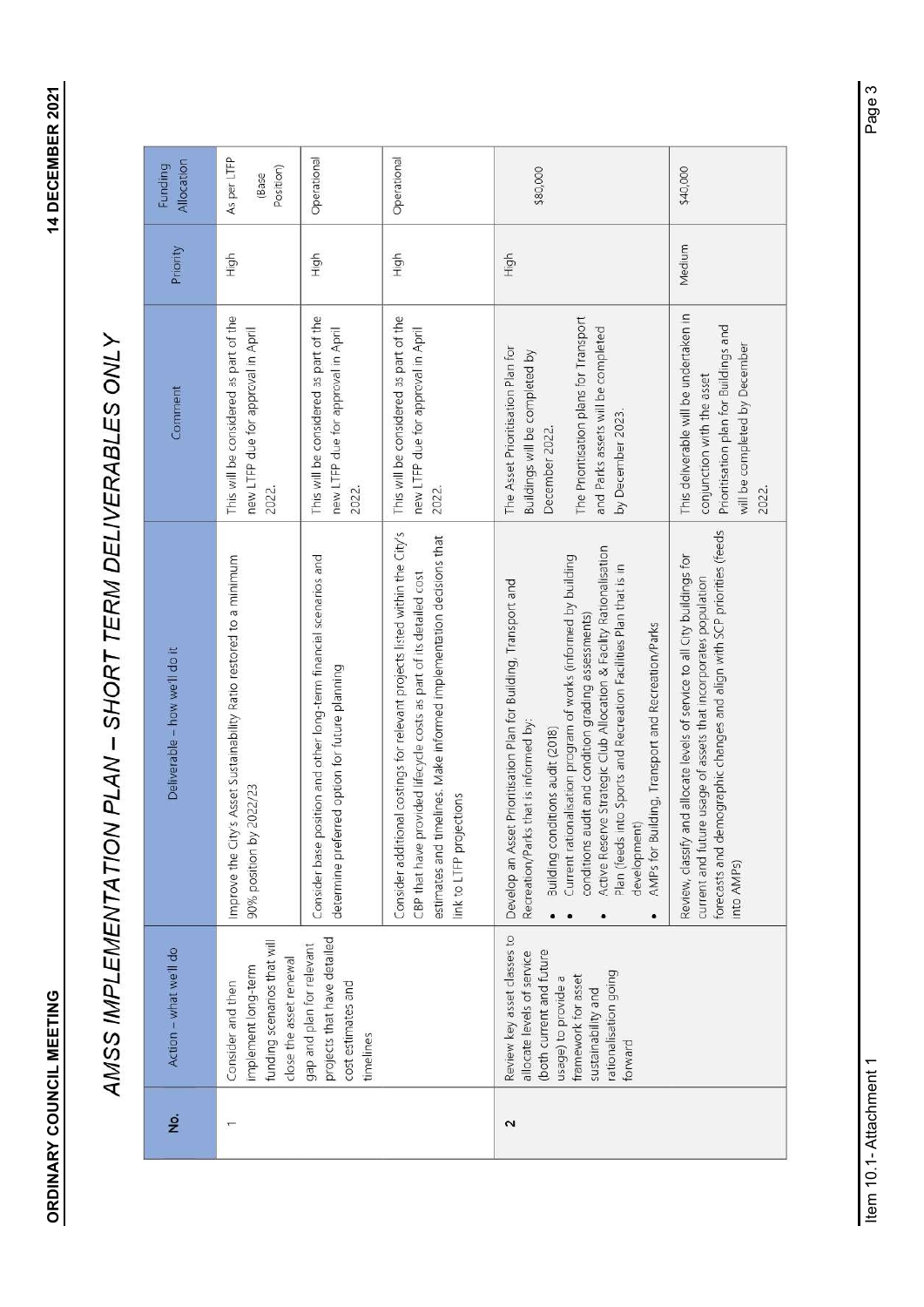|                      |                                                                                                                                                          | AMSS IMPLEMENTATION PLAN - SHORT TERM DELIVERABLES ONLY                                                                                                                                  |                                                                                                                                     |          |                       |
|----------------------|----------------------------------------------------------------------------------------------------------------------------------------------------------|------------------------------------------------------------------------------------------------------------------------------------------------------------------------------------------|-------------------------------------------------------------------------------------------------------------------------------------|----------|-----------------------|
| $\acute{\textbf{z}}$ | Action - what we'll do                                                                                                                                   | Deliverable - how we'll do it                                                                                                                                                            | Comment                                                                                                                             | Priority | Allocation<br>Funding |
| $\,$ m $\,$          | continuous improvement<br>management through<br>in asset management<br>Work towards best<br>practice in asset                                            | Explore Assetfinda and Civica (Authority) asset management software to<br>replace current asset data storage                                                                             | A review of software options will take<br>budgeting for product purchase and<br>place in 2022 with a view to<br>install in 2022/23. | High     | Operational           |
|                      | processes, capability and<br>maturity                                                                                                                    | Adopt software that improves consistency in asset class use across the<br>organisation                                                                                                   | A review of software options will take<br>budgeting for product purchase and<br>place in 2022 with a view to<br>install in 2022/23. | High     | \$40,000              |
| 4                    | Enhance current demand<br>associated measurement<br>management practices<br>of current community<br>consultation and<br>through public<br>service levels | focus group workshop to understand community value of assets and<br>Ensure participatory asset discussions by undertaking a community<br>compare with current service level measurements | This will be scheduled as part of the<br>Asset Prioritisation Plan Process.                                                         | High     | \$2,000               |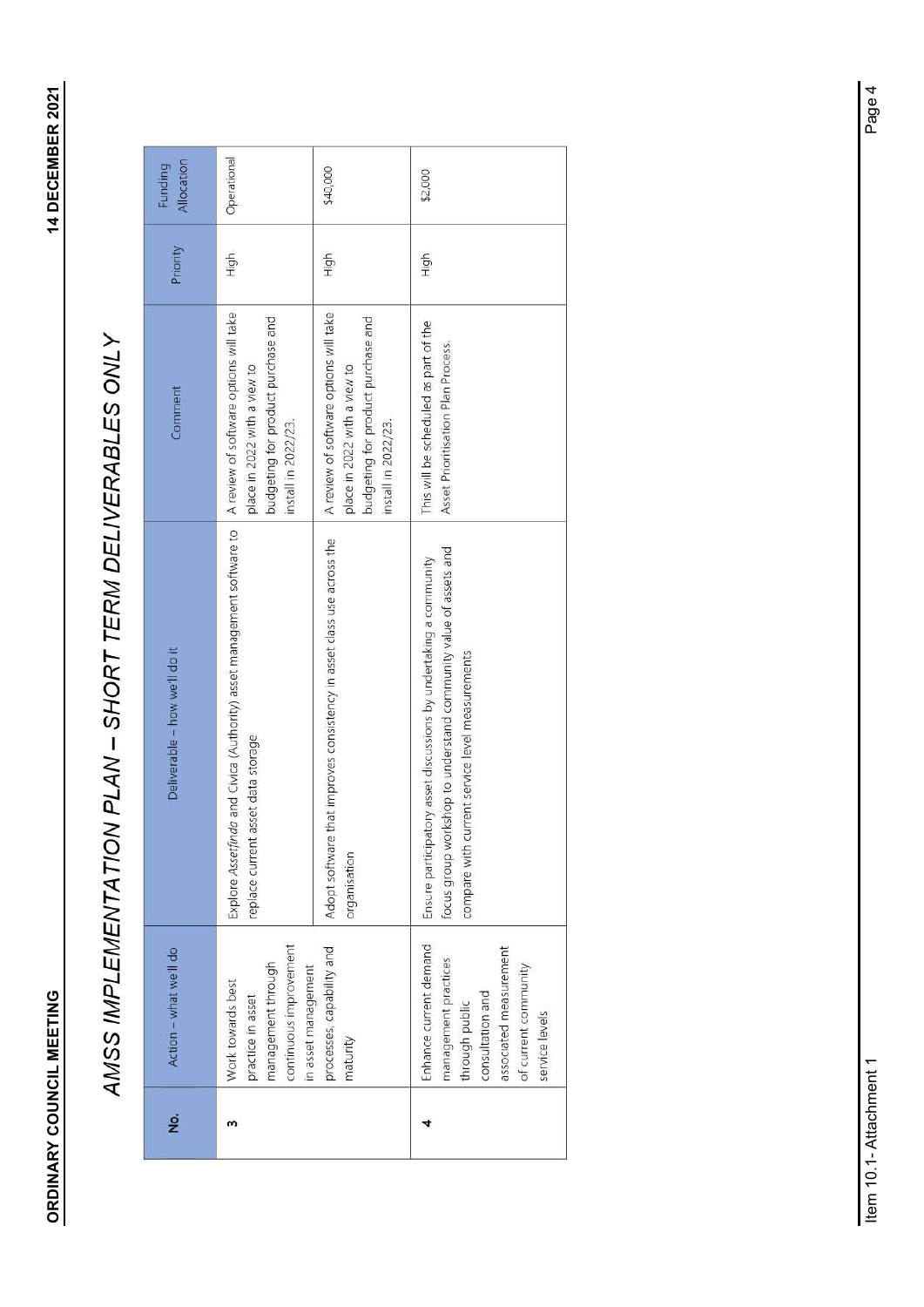|                                                                                                                                                                                                                                    |                | <b>CONDITY ON A PROJECT ON A</b>                                                                                                                                                                        |                               | PAGE                                                                                                                                                                              |                             |                       |            |                                                                                                                                                                                                                                                                                                                                                                                                                                                                                                                |                           | 01/09/21<br>Start                     |                            | 30/03/2023<br>Finish   |                  |
|------------------------------------------------------------------------------------------------------------------------------------------------------------------------------------------------------------------------------------|----------------|---------------------------------------------------------------------------------------------------------------------------------------------------------------------------------------------------------|-------------------------------|-----------------------------------------------------------------------------------------------------------------------------------------------------------------------------------|-----------------------------|-----------------------|------------|----------------------------------------------------------------------------------------------------------------------------------------------------------------------------------------------------------------------------------------------------------------------------------------------------------------------------------------------------------------------------------------------------------------------------------------------------------------------------------------------------------------|---------------------------|---------------------------------------|----------------------------|------------------------|------------------|
| Project Name:                                                                                                                                                                                                                      |                | Sport and Recreation Facilities Plan                                                                                                                                                                    |                               |                                                                                                                                                                                   |                             | <b>Project Status</b> |            | Project Manager:                                                                                                                                                                                                                                                                                                                                                                                                                                                                                               | Katherine Birch           |                                       | Directorate:               | Strategy & Development |                  |
|                                                                                                                                                                                                                                    |                | Project Code (CBP): CBP No. or to be allocated by Finance                                                                                                                                               |                               |                                                                                                                                                                                   |                             |                       |            | Executive Sponsor:                                                                                                                                                                                                                                                                                                                                                                                                                                                                                             | ED Strategy & Development |                                       | Service<br><b>Area</b>     | Policy & Place         |                  |
| Asset Class<br>select from drop down                                                                                                                                                                                               | Infrastructure |                                                                                                                                                                                                         |                               |                                                                                                                                                                                   |                             | Project Planning      |            | Expenditure Type:                                                                                                                                                                                                                                                                                                                                                                                                                                                                                              | New                       |                                       | ë<br>& Record<br>Container |                        |                  |
| <b>Timeframe:</b>                                                                                                                                                                                                                  | weeks          | Prepare a Sport and Recreation Facilities Plan comprising of two main stages<br><b>OBJECTIVES</b>                                                                                                       |                               |                                                                                                                                                                                   |                             |                       |            |                                                                                                                                                                                                                                                                                                                                                                                                                                                                                                                |                           | Key Impacted Stakeholders             |                            |                        |                  |
| Decision Maker                                                                                                                                                                                                                     | Council        | 1. Active Reserve Strategic Club Allocation & Facility Rationalisation Plan                                                                                                                             |                               |                                                                                                                                                                                   |                             |                       |            | Local sporting clubs & community groups                                                                                                                                                                                                                                                                                                                                                                                                                                                                        |                           |                                       |                            |                        |                  |
| <b>Project Classification:</b>                                                                                                                                                                                                     | Minor          | Improve community accessibility to public open space<br>- Accommodate sporting club growth & tenure<br>These stages will ensure the City can;<br>2. Facility Upgrade Program                            |                               |                                                                                                                                                                                   |                             |                       |            | State Sporting Associations<br>CoV Community Partners<br>CoV Assets Team<br>CoV Parks Team                                                                                                                                                                                                                                                                                                                                                                                                                     |                           |                                       |                            |                        |                  |
| % of FTE Time pw (project manager +<br>Team)                                                                                                                                                                                       | 75%            | Coordinate a facility and infrastructure works progr<br>Reduce asset maintenance expenditure                                                                                                            |                               | ram and funding framework                                                                                                                                                         |                             |                       |            |                                                                                                                                                                                                                                                                                                                                                                                                                                                                                                                |                           |                                       |                            |                        |                  |
| Total FTE cost (estimated)                                                                                                                                                                                                         | $\vartheta$    | 42,806.40                                                                                                                                                                                               |                               |                                                                                                                                                                                   | Key Risks (what may happen) |                       |            |                                                                                                                                                                                                                                                                                                                                                                                                                                                                                                                |                           | Key Issues (what has been identified) |                            |                        |                  |
| <b>Project Cost:</b><br>(budget)                                                                                                                                                                                                   |                | 40,000                                                                                                                                                                                                  | *Clubs will not               | be sustainable in current venues due to growth or decline in<br>*Clubs do not support the changes proposed through this plan.                                                     |                             |                       |            | *Reserve and facility allocations needs to align with club current size, operations and potential growth. This may<br>not align with clubs historical connection to a venue or facility                                                                                                                                                                                                                                                                                                                        |                           |                                       |                            |                        |                  |
| Account No.<br>(Finance to allocate)                                                                                                                                                                                               |                |                                                                                                                                                                                                         | opportunities.<br>membership. | *City's maintenance budget will continue to increase for a reduced community benefit.<br>*Essential upgrades to facilities will not be identified and prioritised through funding |                             |                       |            | *No current plan for who and when funding should be sourced for facility and infrastructure works. *Reactive & ad-<br>*Facility and infrastructure maintenance spend needs to be sustainable, reducing impact on budget.<br>hoc planning of facilities.                                                                                                                                                                                                                                                        |                           |                                       |                            |                        |                  |
|                                                                                                                                                                                                                                    |                | Project Milestones and Forecast Expenditure                                                                                                                                                             |                               |                                                                                                                                                                                   |                             | 2021                  |            |                                                                                                                                                                                                                                                                                                                                                                                                                                                                                                                | 2022                      |                                       |                            |                        | 2023             |
|                                                                                                                                                                                                                                    |                | (Optional Phasing and Gantt Charts tabs available)                                                                                                                                                      |                               | Comments                                                                                                                                                                          | <b>Budget</b>               | <b>g</b><br>SEP       | DEC<br>NOV | APR<br><b>MAR</b><br>EB<br>Š                                                                                                                                                                                                                                                                                                                                                                                                                                                                                   | E)<br>š<br><b>MAY</b>     | AUG<br>ä                              | ōα<br>SEP                  | ₫<br>DEC<br>NOW        | <b>MAR</b><br>EB |
| sporting associations online survey and meetings to understand issues and views<br>$\vec{r}$                                                                                                                                       |                | Where are we now? Desk top review, research and information gathering. Initial club, association and state                                                                                              |                               |                                                                                                                                                                                   | \$40,000                    |                       |            |                                                                                                                                                                                                                                                                                                                                                                                                                                                                                                                |                           |                                       |                            |                        |                  |
| Evaluation and review, and scenario development<br>$\sim$                                                                                                                                                                          |                | consultation workshops, surveys and meetings with clubs, associations and state sporting associations,<br>Where do we want to be? Further research following findings from "Where are we now?", Further |                               |                                                                                                                                                                                   |                             |                       |            |                                                                                                                                                                                                                                                                                                                                                                                                                                                                                                                |                           |                                       |                            |                        |                  |
| How do we get there? Development of draft plan and recommendations<br>$\infty$                                                                                                                                                     |                |                                                                                                                                                                                                         |                               |                                                                                                                                                                                   |                             |                       |            |                                                                                                                                                                                                                                                                                                                                                                                                                                                                                                                |                           |                                       |                            |                        |                  |
| 4                                                                                                                                                                                                                                  |                | Did we get it right? Draft plan endorsed for c onsultation, consultation, final report and endosement                                                                                                   |                               |                                                                                                                                                                                   |                             |                       |            |                                                                                                                                                                                                                                                                                                                                                                                                                                                                                                                |                           |                                       |                            |                        |                  |
| Implementation<br>5                                                                                                                                                                                                                |                |                                                                                                                                                                                                         |                               |                                                                                                                                                                                   |                             |                       |            |                                                                                                                                                                                                                                                                                                                                                                                                                                                                                                                |                           |                                       |                            |                        |                  |
|                                                                                                                                                                                                                                    |                |                                                                                                                                                                                                         |                               | Total                                                                                                                                                                             | \$40,000                    |                       |            |                                                                                                                                                                                                                                                                                                                                                                                                                                                                                                                |                           |                                       |                            |                        |                  |
|                                                                                                                                                                                                                                    |                | KPI's, Benefits & Project Success Indicators                                                                                                                                                            |                               |                                                                                                                                                                                   |                             |                       |            |                                                                                                                                                                                                                                                                                                                                                                                                                                                                                                                |                           | <b>Deliverables</b>                   |                            |                        |                  |
| *Clubs are in suitable facilities for their capacity and growth.<br>How is success measured e.g., timeframe, budget, targets<br>*Improved community accessibility to public open space.<br>*Reduced asset maintenance expenditure. |                | *Coordinated facility and infrastructure works program and funding framework, allowing continued, sustainable investment in facilities that require it.                                                 |                               |                                                                                                                                                                                   |                             |                       |            | *completion of POS Strategy Key Actions # 11 'Implement asset renewal & rationalisation in accordance<br>with the broader Asset Management Plan - establish scheduled asset maintenance & renewal programs<br>*completion of POS Strategy Key Actions # 8 'Reallocate active reserves to better accommodate<br>*A proactive and strategic plan / program for sporting and community facility upgrades.<br>sporting club growth trends & improve community accessibility to POS'.<br>What the project delivers: |                           |                                       |                            |                        |                  |